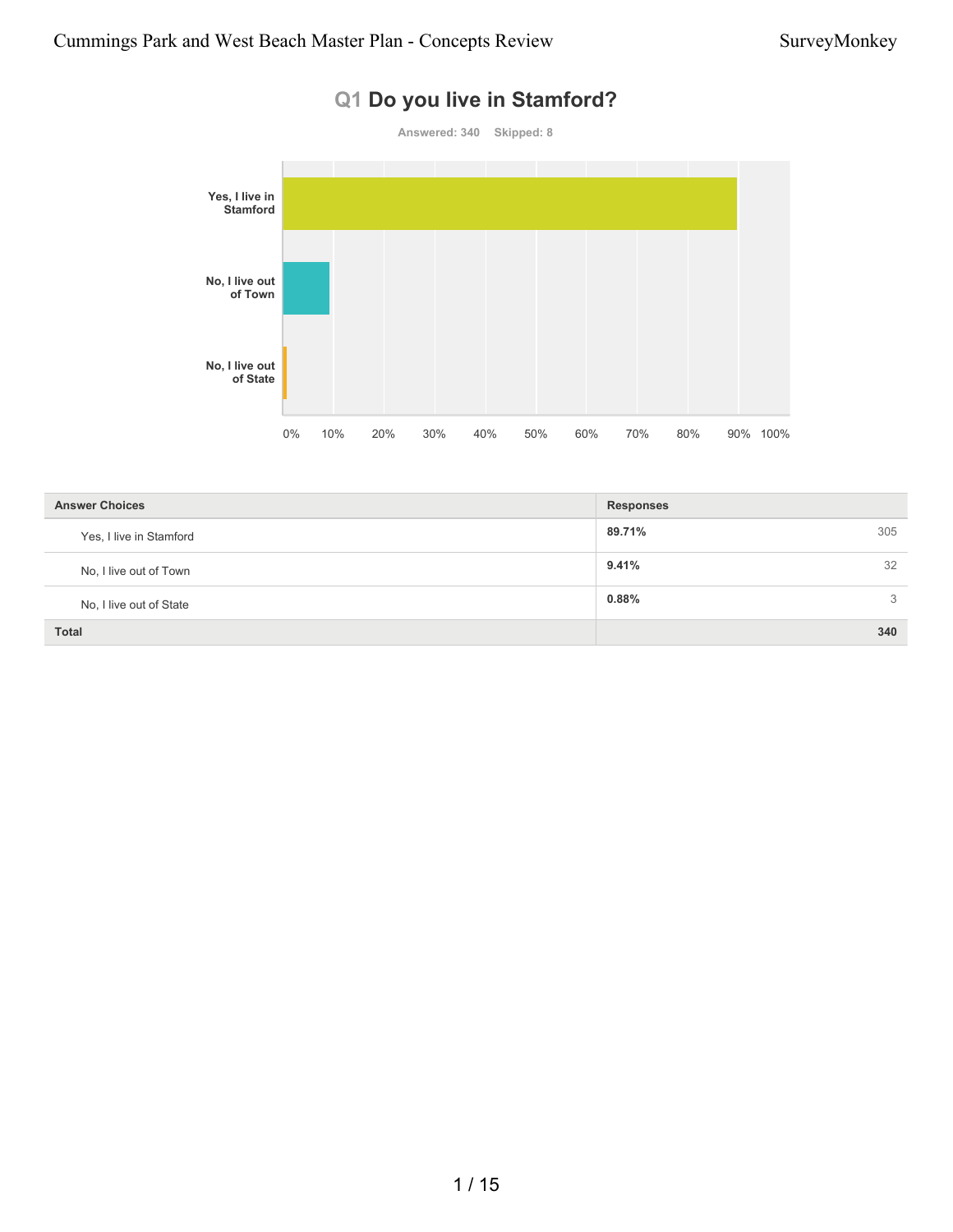# **Q2 What street do you live on?**

**Answered: 297 Skipped: 51**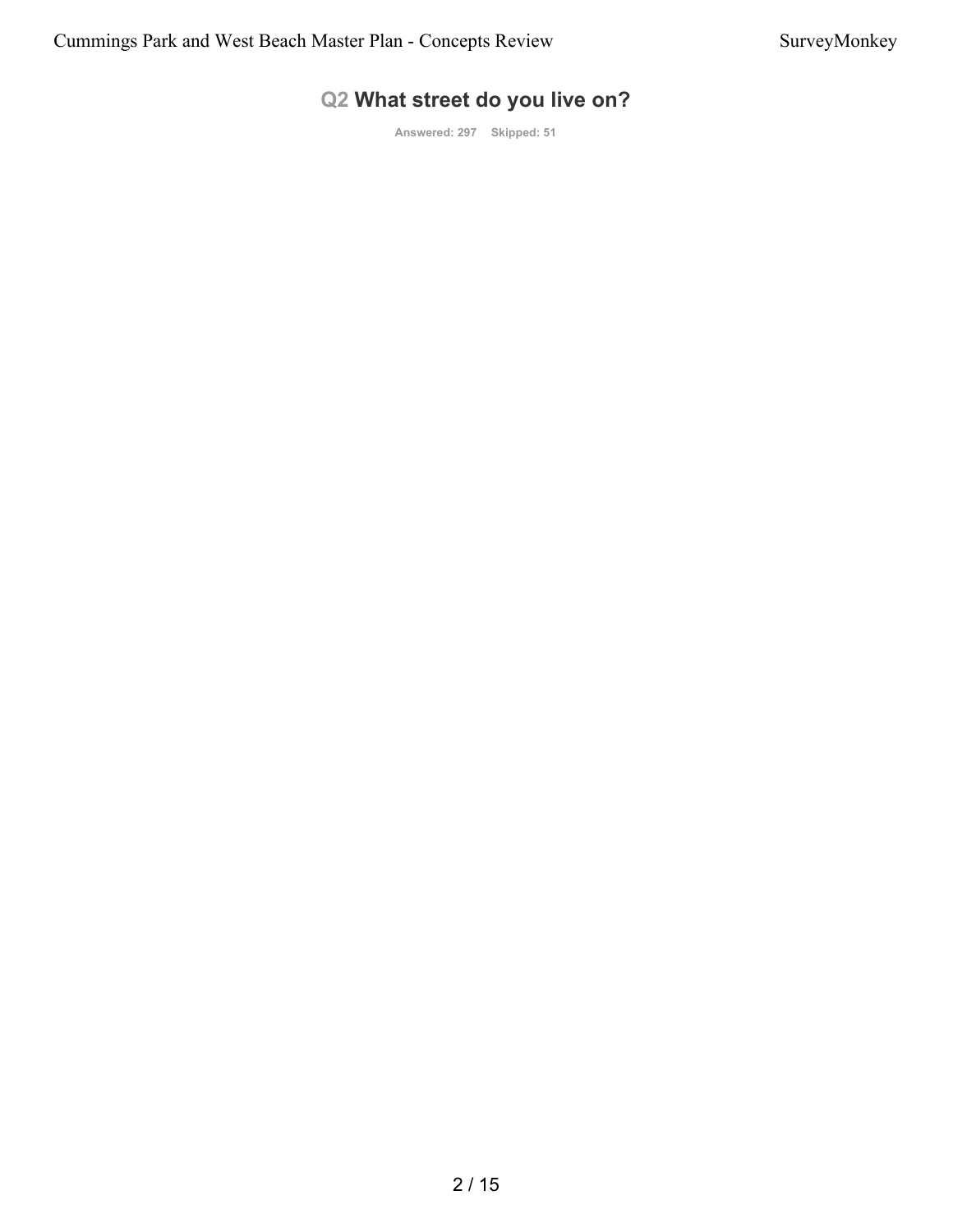#### **Q3 Did you attend the October 28th Public Meeting held at Our Lady Star of the Sea Church?**



| <b>Answer Choices</b> | <b>Responses</b> |
|-----------------------|------------------|
| Yes                   | 12.16%<br>40     |
| No                    | 87.84%<br>289    |
| <b>Total</b>          | 329              |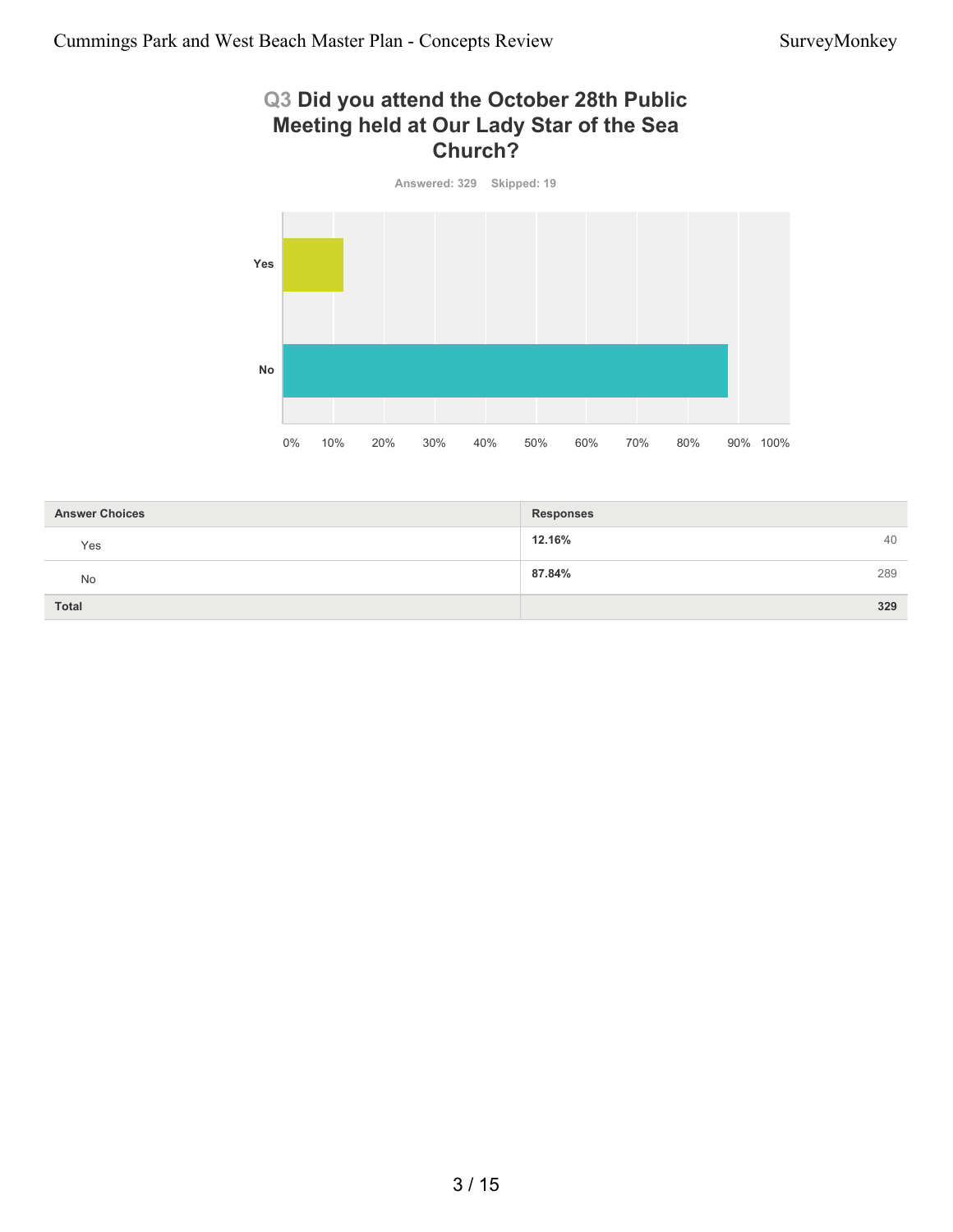#### **Q4 Did you attend the June 17th Public Meeting at the Halloween Yacht Club?**



| <b>Answer Choices</b> | <b>Responses</b> |
|-----------------------|------------------|
| Yes                   | 12.31%<br>41     |
| No                    | 292<br>87.69%    |
| Total                 | 333              |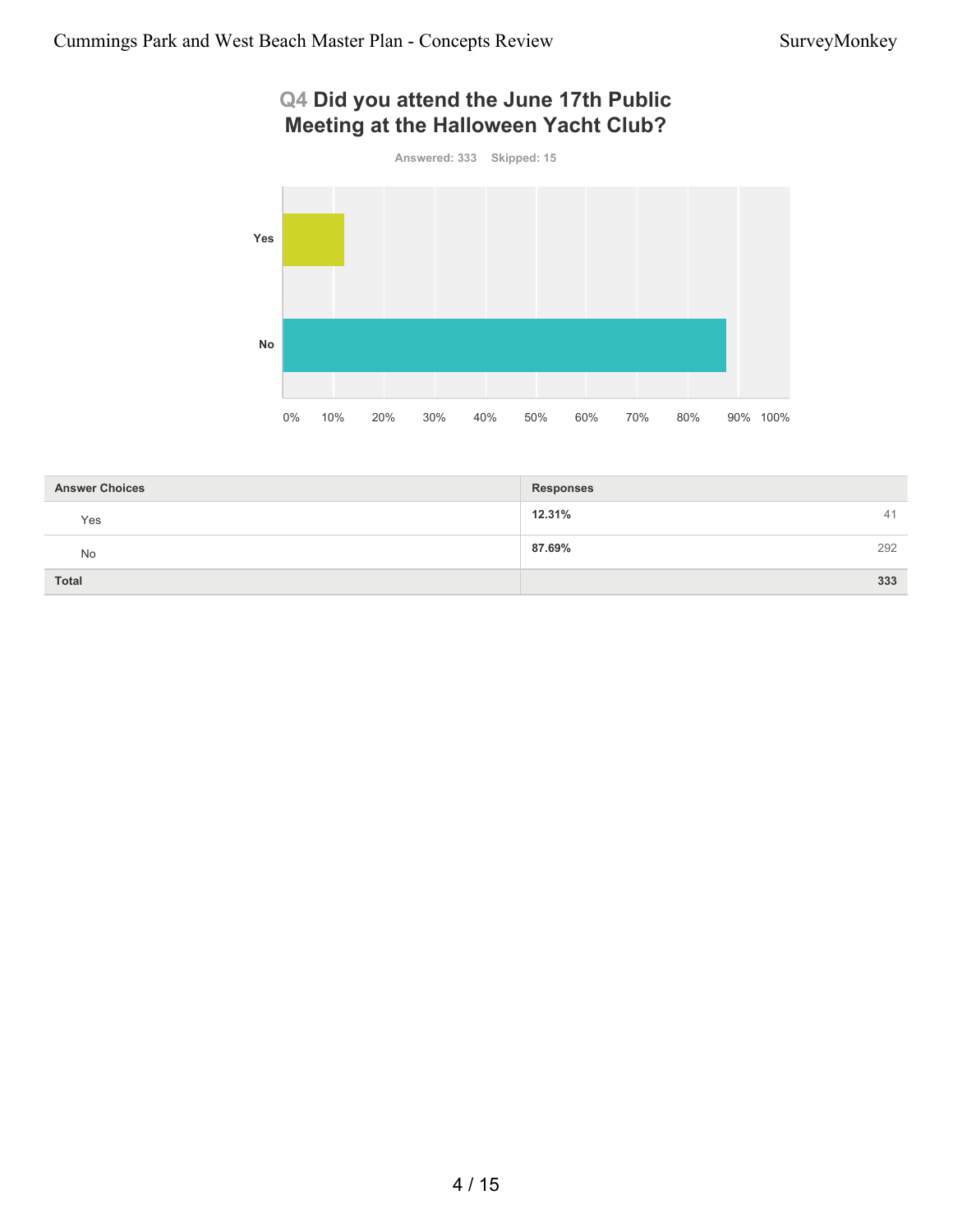

# **Q5 Please select the concept you most prefer.**

| <b>Answer Choices</b> | <b>Responses</b> |
|-----------------------|------------------|
| Concept 1             | 27.67%<br>57     |
| Concept 2             | 28<br>13.59%     |
| Concept 3             | 30<br>14.56%     |
| Concept 4             | 67<br>32.52%     |
| No Preference         | 24<br>11.65%     |
| <b>Total</b>          | 206              |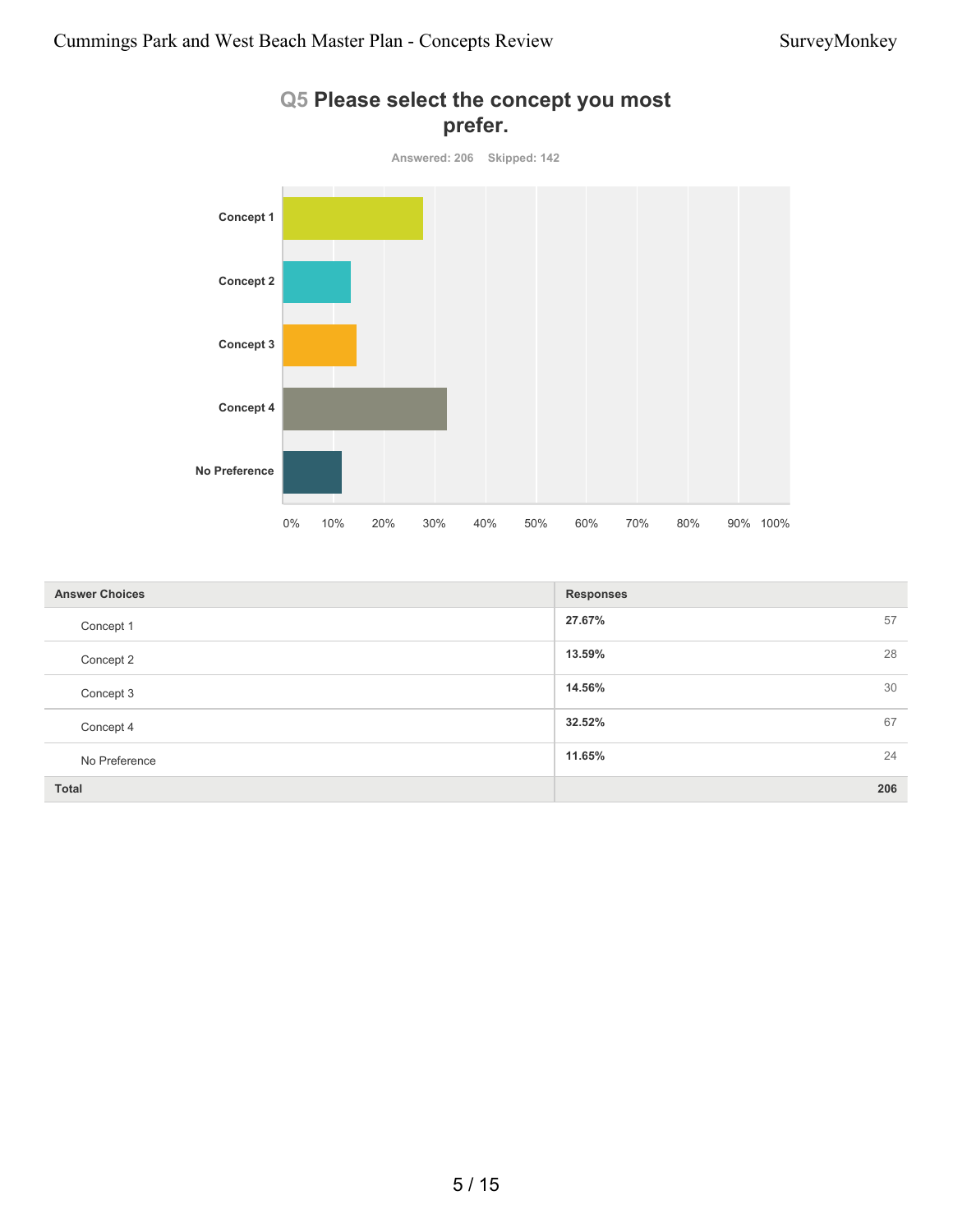# **Q6 Please indicate your priority for the Forestation Concept**



| <b>Answer Choices</b> | <b>Responses</b> |
|-----------------------|------------------|
| <b>High Priority</b>  | 50.83%<br>92     |
| Low Priority          | 32.04%<br>58     |
| No Preference         | 17.13%<br>31     |
| <b>Total</b>          | 181              |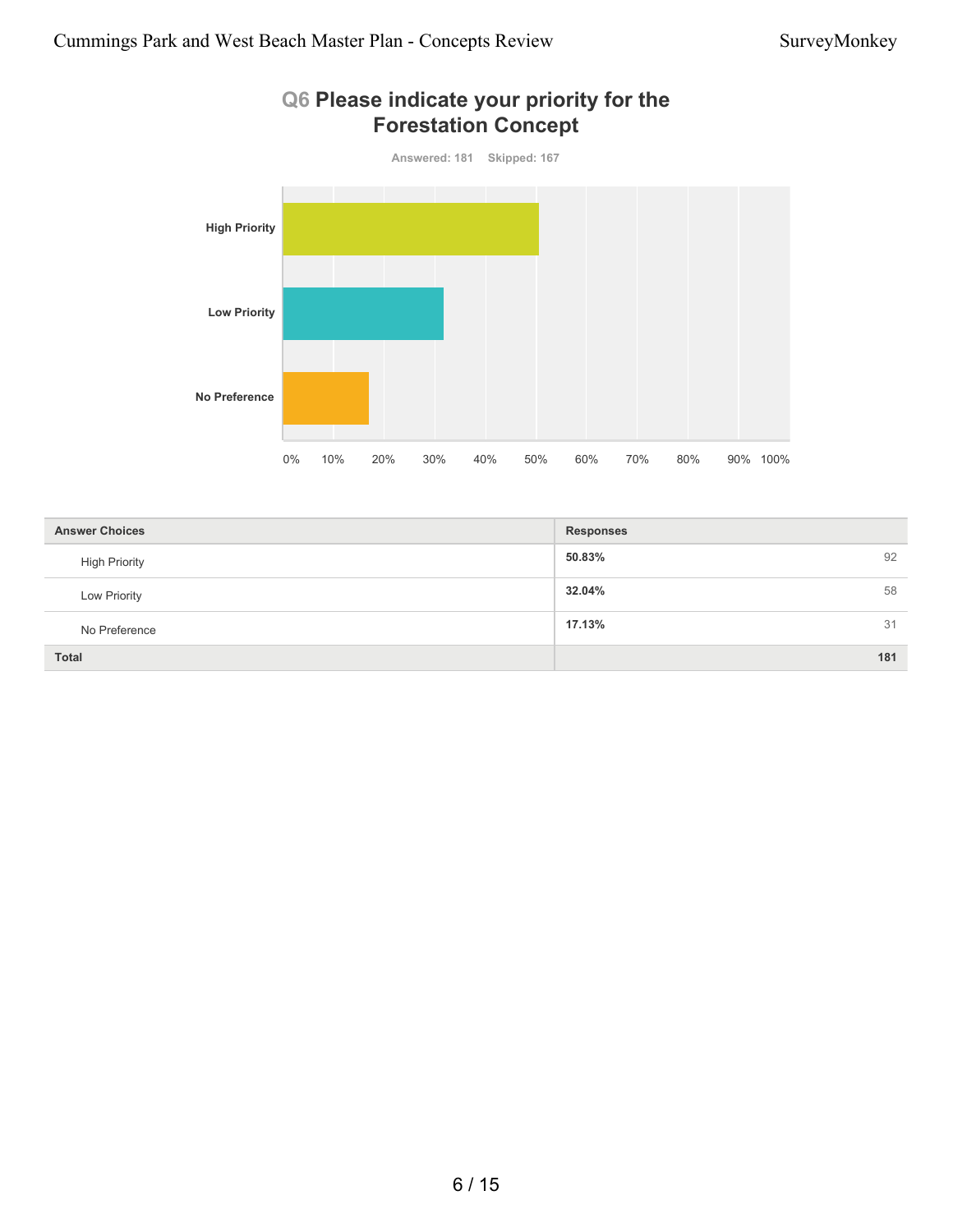#### **Q7 Please indicate your priority for the Habitat Connectivity and Enhancement Concept**



| <b>Answer Choices</b> | <b>Responses</b> |
|-----------------------|------------------|
| <b>High Priority</b>  | 51.74%<br>104    |
| Low Priority          | 32.34%<br>65     |
| No Preference         | 32<br>15.92%     |
| <b>Total</b>          | 201              |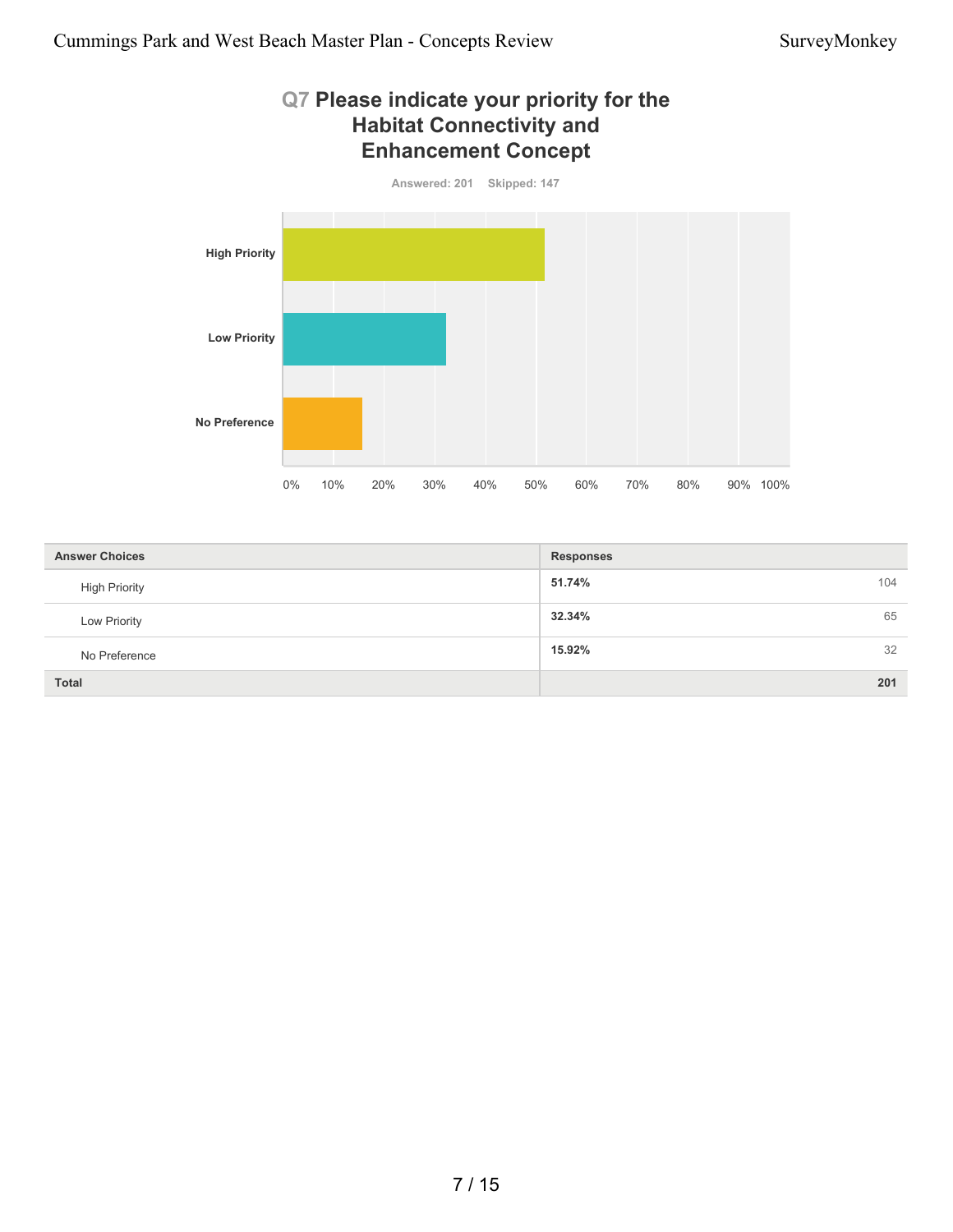

| <b>Q8 Please select the Cummings Beach</b> |  |  |
|--------------------------------------------|--|--|
| concept you most prefer.                   |  |  |

| <b>Answer Choices</b> | <b>Responses</b> |
|-----------------------|------------------|
| Concept 1             | 34<br>18.78%     |
| Concept 2             | 35.36%<br>64     |
| Concept 3             | 29<br>16.02%     |
| Concept 4             | 36<br>19.89%     |
| No Preference         | 18<br>9.94%      |
| <b>Total</b>          | 181              |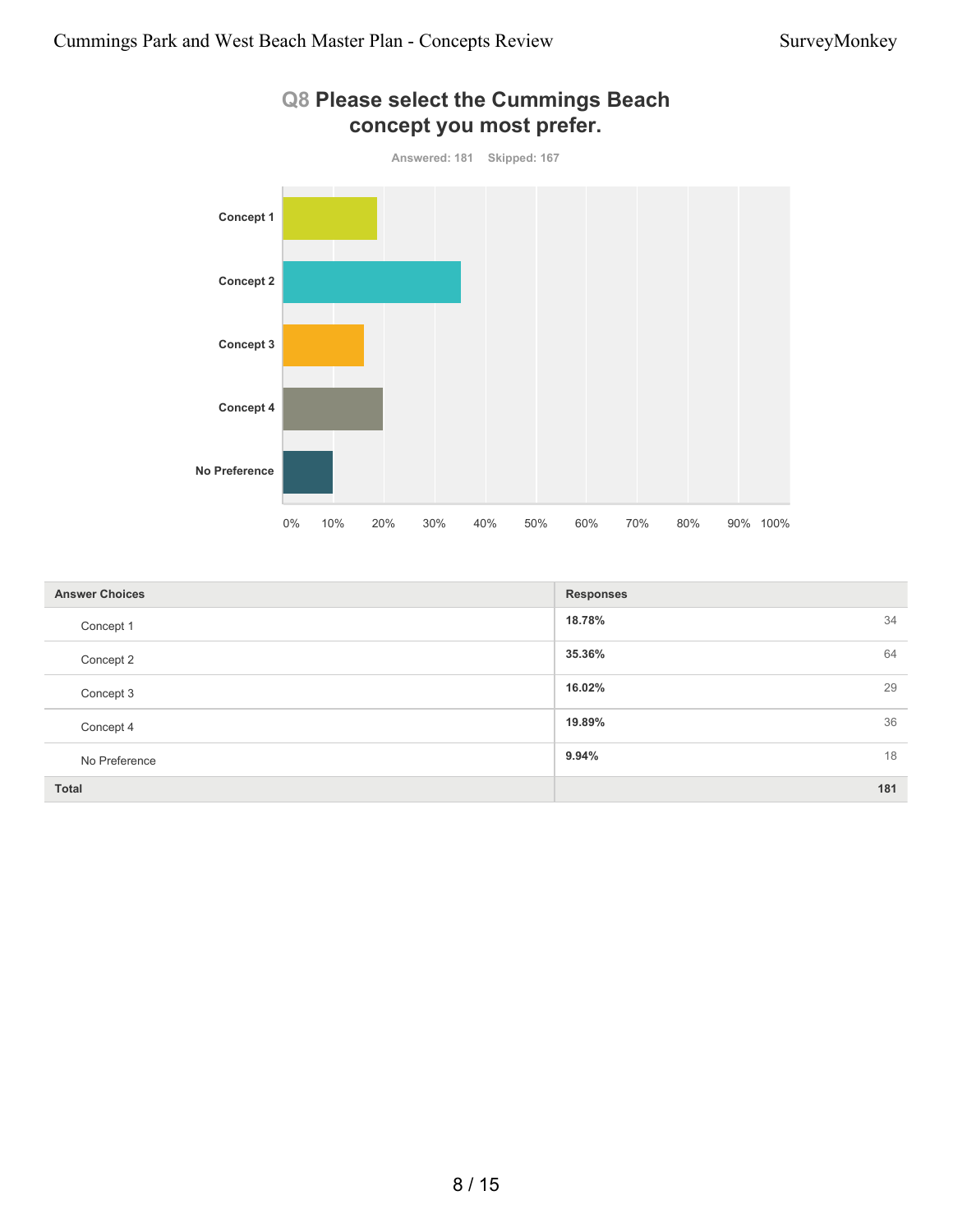#### **Q9 Please indicate your priority for the West Beach Promenade Concept**



| <b>Answer Choices</b> | <b>Responses</b> |
|-----------------------|------------------|
| <b>High Priority</b>  | 56.28%<br>103    |
| Low Priority          | 28.96%<br>53     |
| No Preference         | 27<br>14.75%     |
| <b>Total</b>          | 183              |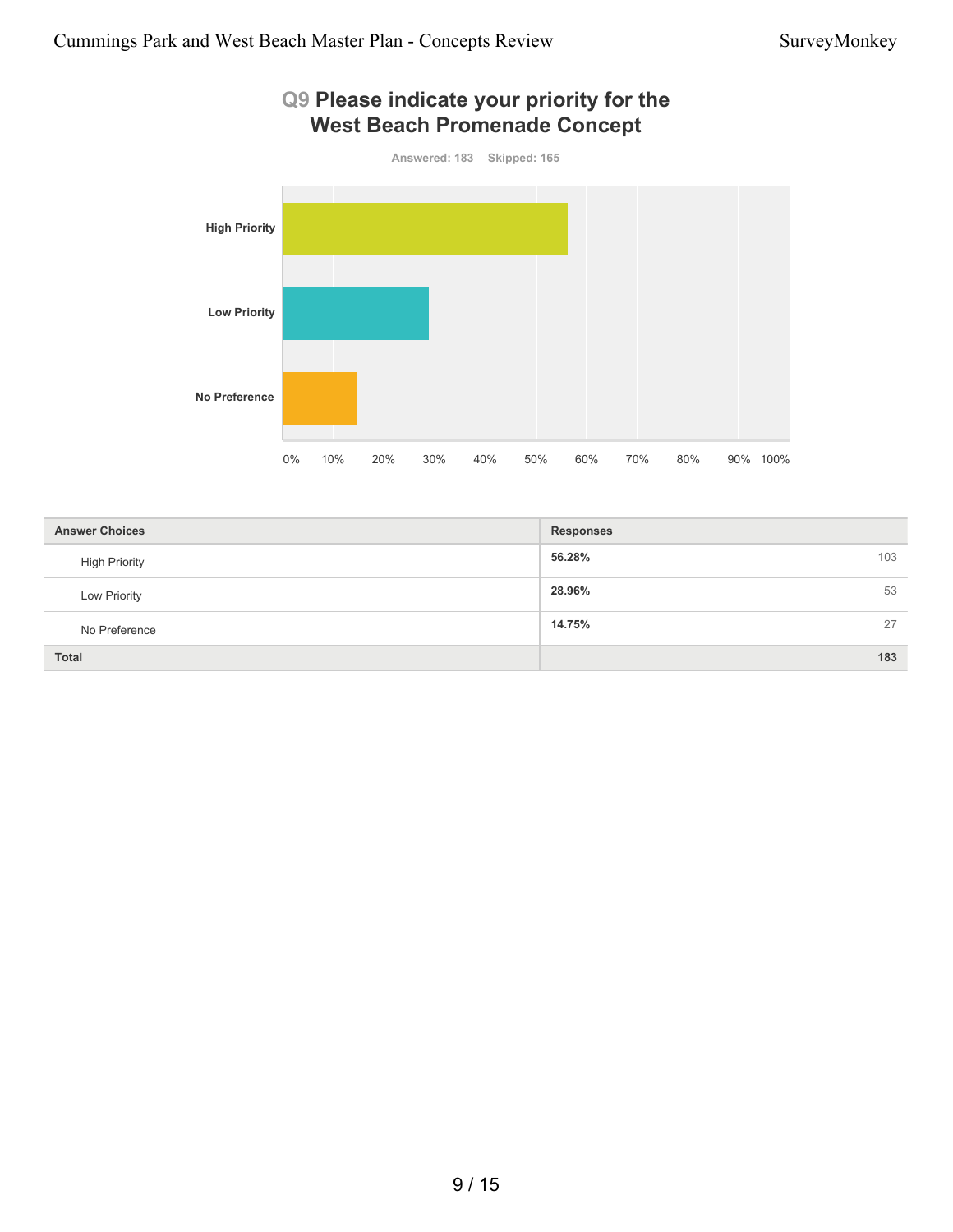

| Q10 Please select the Field 4 & 5 concept |                  |  |  |
|-------------------------------------------|------------------|--|--|
|                                           | you most prefer. |  |  |

| <b>Answer Choices</b> | <b>Responses</b> |
|-----------------------|------------------|
| Concept 1             | 20<br>11.70%     |
| Concept 2             | 4.68%<br>8       |
| Concept 3             | 67<br>39.18%     |
| Concept 4             | 26.32%<br>45     |
| No Preference         | 18.13%<br>31     |
| <b>Total</b>          | 171              |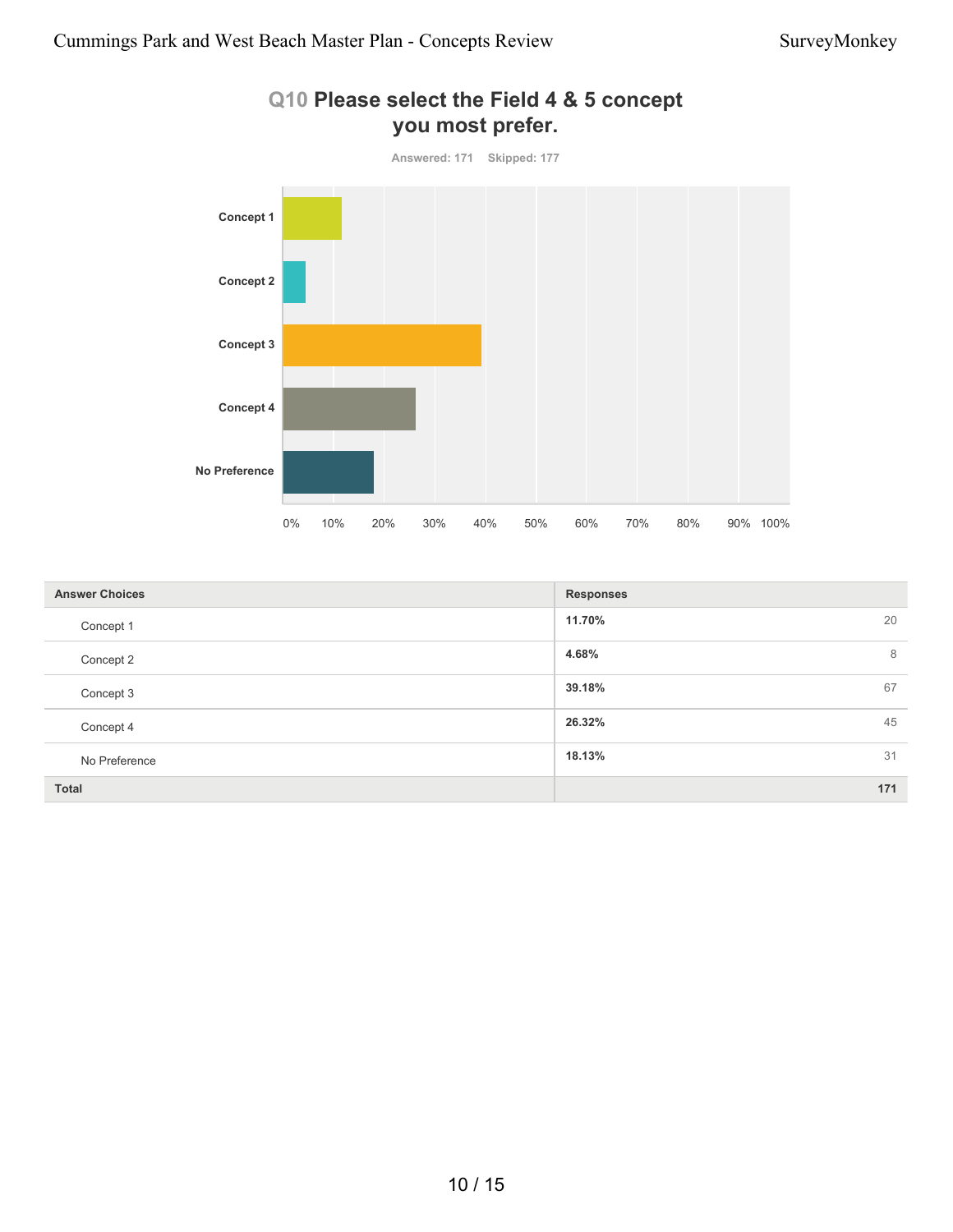

# **Q11 Please select the Field 1 & 2 concept**

| <b>Answer Choices</b> | <b>Responses</b> |
|-----------------------|------------------|
| Concept 1             | 22.62%<br>38     |
| Concept 2             | 55.95%<br>94     |
| No Preference         | 21.43%<br>36     |
| <b>Total</b>          | 168              |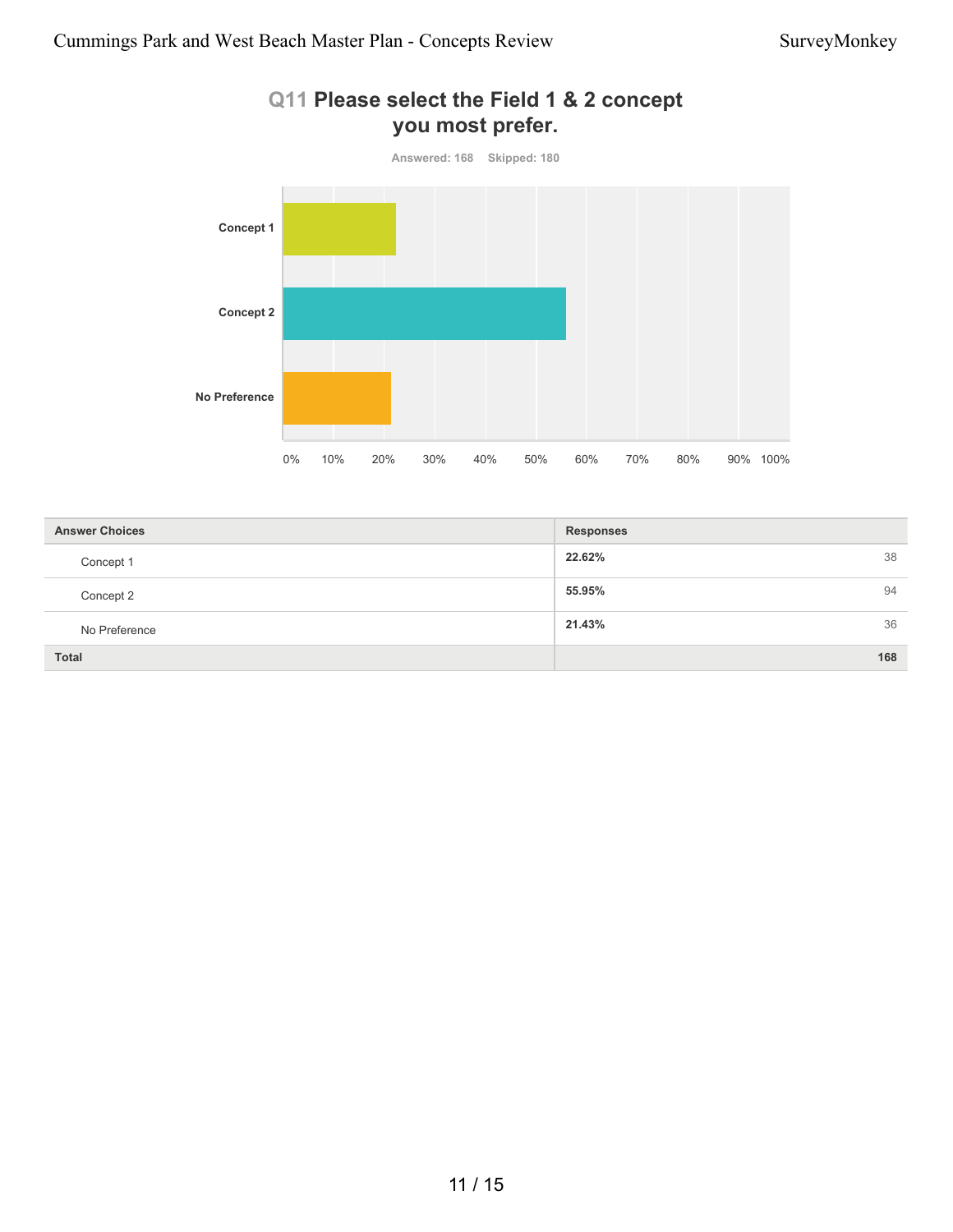

#### **Q12 Please select the Marina concept you most prefer.**

| <b>Answer Choices</b> | <b>Responses</b> |
|-----------------------|------------------|
| Concept 1             | 9.21%<br>14      |
| Concept 2             | 28<br>18.42%     |
| Concept 3             | 30.92%<br>47     |
| No Preference         | 41.45%<br>63     |
| <b>Total</b>          | 152              |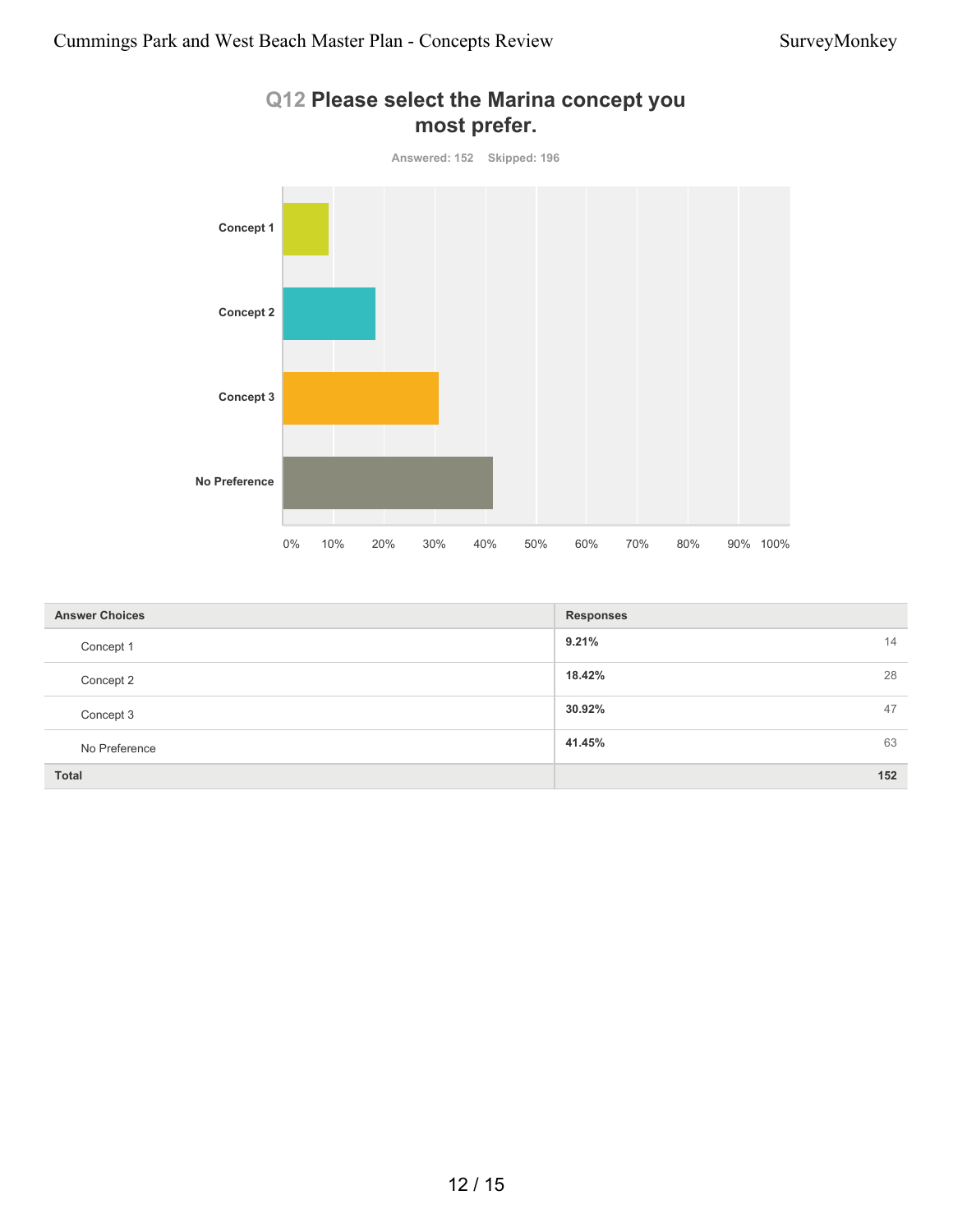#### **Q13 Please comment on the proposed Restroom Scheme**

**Answered: 120 Skipped: 228**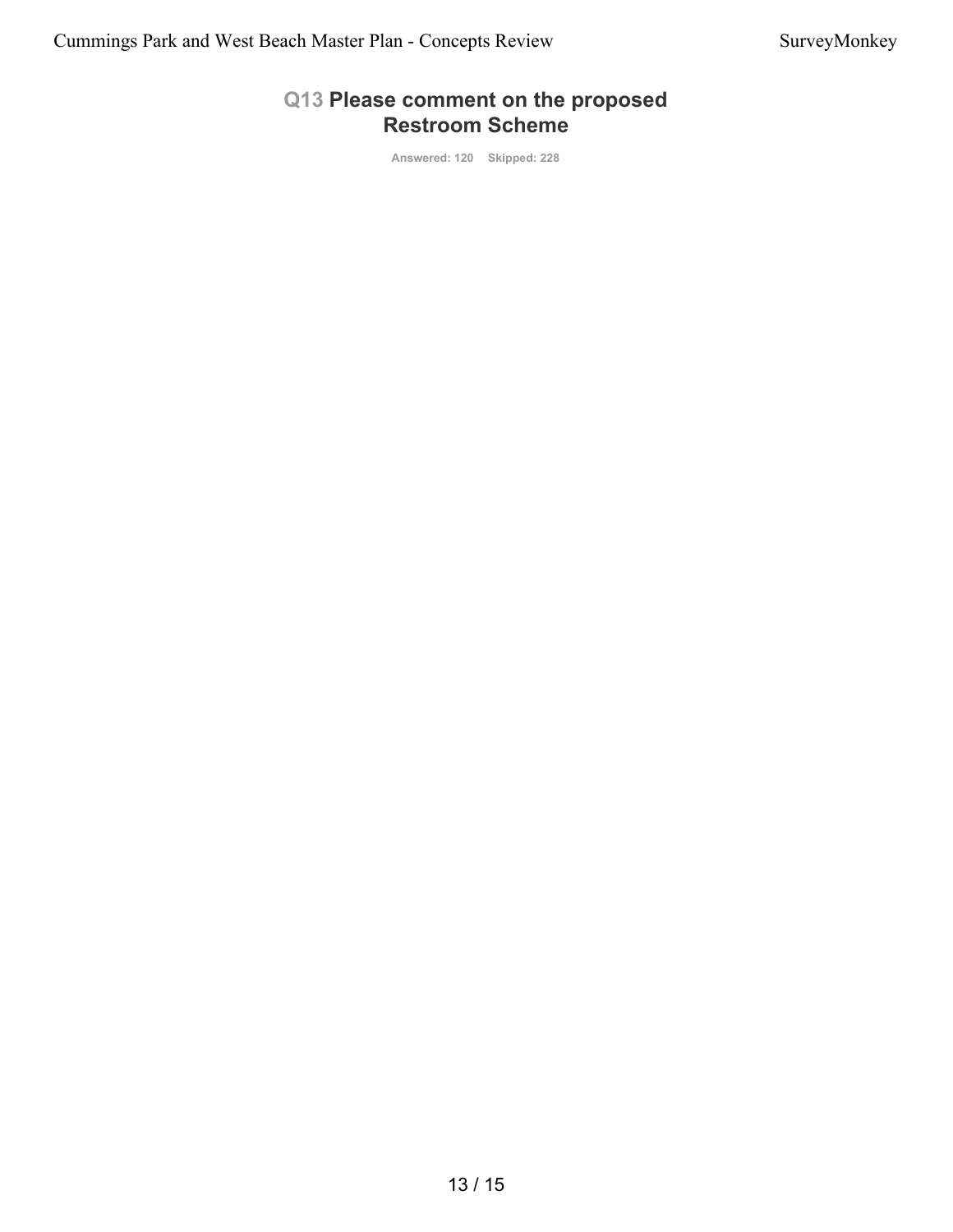

# **Q14 Please select the Play**

| <b>Answer Choices</b> | <b>Responses</b> |
|-----------------------|------------------|
| Concept 1             | 33.55%<br>52     |
| Concept 2             | 51.61%<br>80     |
| No Preference         | 14.84%<br>23     |
| <b>Total</b>          | 155              |